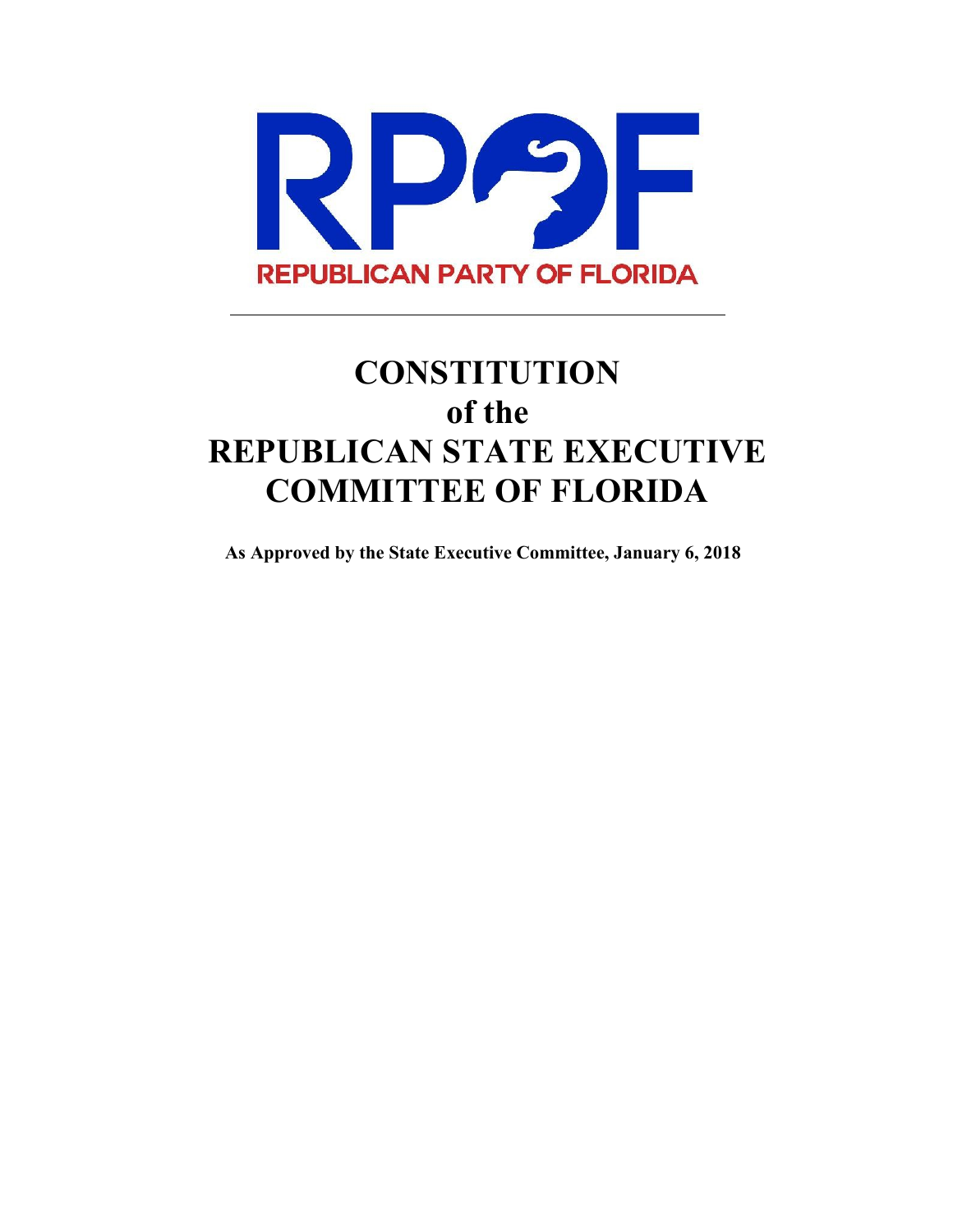| As Approved by the State Executive Committee, January 6, 2018 |   |
|---------------------------------------------------------------|---|
| <b>CONSTITUTION</b>                                           |   |
| <b>ARTICLE I NAME</b>                                         | 2 |
| <b>ARTICLE II OBJECTIVES</b>                                  | 2 |
| ARTICLE III MEMBERSHIP - EXECUTIVE COMMITTEES                 |   |
| <b>ARTICLE IV OFFICERS</b>                                    | 3 |
| <b>ARTICLE V VACANCIES</b>                                    | 4 |
| ARTICLE VI MEMBERSHIP - EXECUTIVE BOARD                       | 4 |
| ARTICLE VII PARTY AUTHORITY                                   | 6 |
| ARTICLE VIII ORGANIZATIONAL MEETING - STATE COMMITTEE         | 6 |
| ARTICLE IX MEETINGS OF THE STATE COMMITTEE                    | 6 |
| ARTICLE X FINANCE AND REVENUES                                | 7 |
| <b>ARTICLE XI PARLIAMENTARY AUTHORITY</b>                     | 7 |
| <b>ARTICLE XII COMMITTEES</b>                                 | 7 |
| <b>ARTICLE XIII AMENDMENTS</b>                                | 7 |
| <b>ARTICLE XIV EFFECTIVE DATE</b>                             | 7 |
|                                                               |   |

With respect to this document, whenever the singular or plural number or masculine or feminine or neuter gender is used herein it shall equally include the others as the context may require.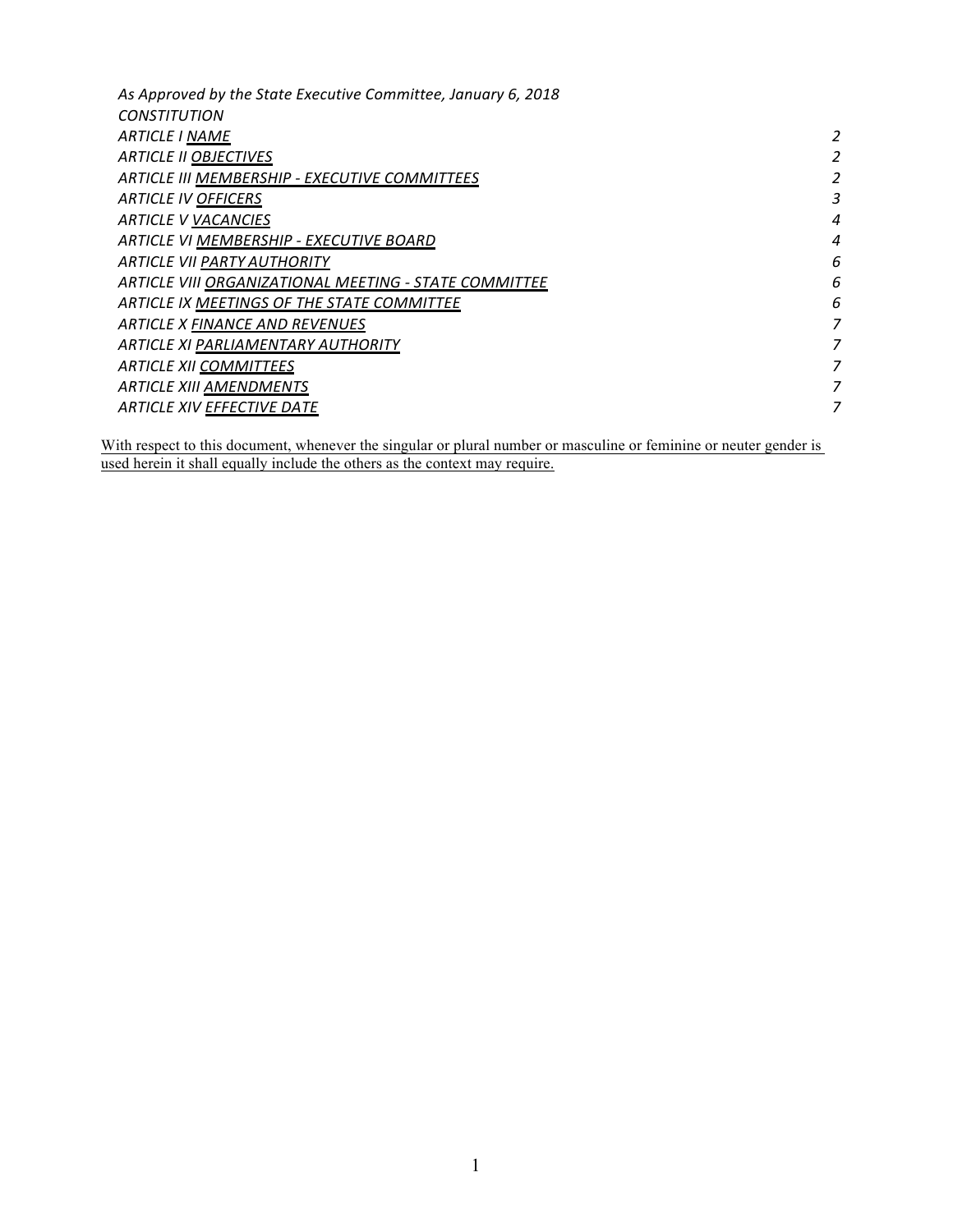# **CONSTITUTION of the REPUBLICAN STATE EXECUTIVE COMMITTEE OF FLORIDA**

The Republican State Executive Committee of Florida, duly elected by the Republican voters of Florida, does with the authority vested in it by the Florida Statutes, hereby make, ordain, and establish this as its Constitution.

# **ARTICLE I NAME**

The name of the organization shall be the Republican Party of Florida and shall hereinafter be referred to as the "State Committee."

## **ARTICLE II OBJECTIVES**

The purpose of this State Committee shall be:

A. To develop a strong, effective, and informed Republican Party in Florida.

B. To support the principles, objectives, and platforms of the Republican Party and to secure the election of all duly nominated Republican candidates.

C. To encourage able and qualified Republicans to seek office at all levels of government.

D. To regulate the use of party name and symbols. In order to use the name Republican, all clubs or organizations shall apply for and be granted a charter with each incoming State Chairman of the State Committee according to the Rules of Procedure as adopted as provided herein. This provision shall not apply to clubs associated with the Florida Federation of Young Republicans or the Florida Federation of Republican Women.

# **ARTICLE III MEMBERSHIP - EXECUTIVE COMMITTEES**

Section 1 - Membership - The State Committee shall consist of the National Committeeman and National Committeewoman of Florida, a State Committeeman and State Committeewoman elected from each county, and the County Chairman elected from each county, as provided by Party rule. In addition to the foregoing, the State Executive Committee shall include those members as provided by state law.

The State Committee shall organize itself in accordance with Party rule and shall have all of the privileges and rights and shall perform all of the duties and obligations afforded by or required by Florida Statutes.

Section 2 - County Membership - All State Committeemen and State Committeewomen shall serve as voting members at large of their respective county executive committees, and shall be seated at the same time as other precinct committeemen and committeewomen.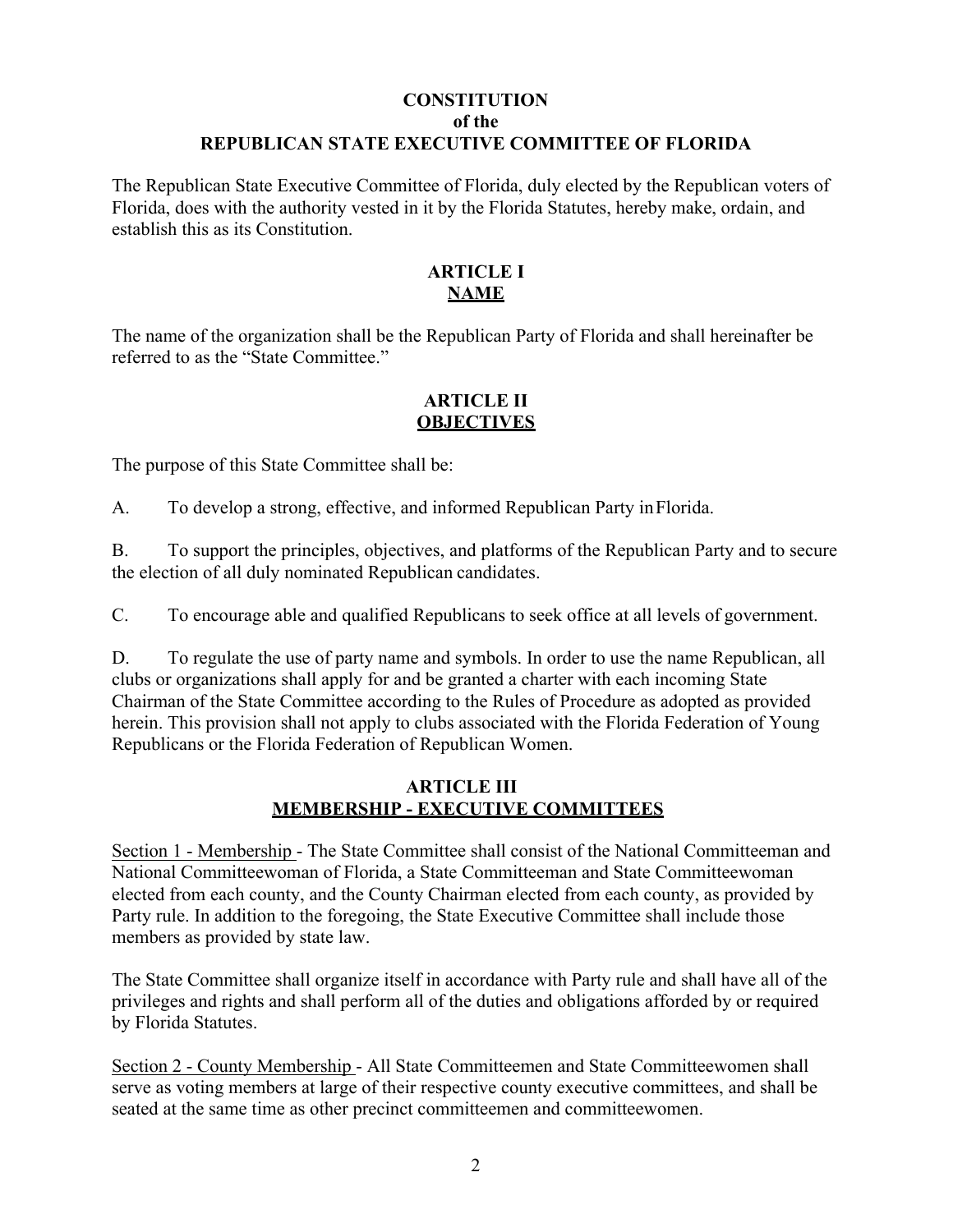Section 3 - State Chairman's Alternate State Committee Member - The State Chairman of the Republican Party of Florida who is a State Committeeman or State Committeewoman, may appoint from his county a Republican to perform the duties of that office at the county level. If the State Chairman is a County Chairman, the county executive committee may elect an "Acting County Chairman" to serve as County Chairman at the county level.

Section 4 - Ex Officio Members - The Executive Committee shall have as Ex Officio members, without vote, the Young Republican National Committeeman and National Committeewoman from Florida, the Chairman of the Florida Federation of Teenage Republicans, the Chairman of the Florida Federation of Young Republicans, and the President of the Florida Federation of Republican Women.

## **ARTICLE IV OFFICERS**

Section 1 - Officers - The officers of the State Committee shall be members of the State Committee and shall consist of a State Chairman, a Vice Chairman, a Secretary, a Treasurer, an Assistant Secretary, and an Assistant Treasurer.

# Section 2 – Duties

A. The State Chairman shall preside at all organizational, annual, or special meetings of the State Committee and of the Executive Board; he shall have general supervision over the affairs of the State Committee and over the other officers; he shall perform all such other duties and shall have all such other rights as are conferred or imposed upon him from time to time by Florida Statutes.

B. The Vice Chairman shall perform the duties of the State Chairman in the absence or disability of the State Chairman. In the event the State Chairman is no longer able to perform his duties, either through death, disability, or through resignation, the Vice Chairman shall temporarily assume the duties of the State Chairman. An election shall be called by the Vice Chairman for the purpose of electing a new State Chairman and said election shall be held within sixty days of the date the vacancy occurs. In the event there be no Vice Chairman, then the Secretary shall assume the duties of State Chairman and shall have the responsibility to call an election within the time frames specified herein. If the Vice Chairman and the Secretary are unable to perform the duties described herein then the Treasurer, and if he is unable, then the Assistant Secretary, and if he is unable, then the Assistant Treasurer shall call a meeting of the Executive Board within the time frames specified herein for the purpose of electing a new State Chairman and for filling any other vacancies that might exist.

C. The Secretary shall issue notices of all meetings of the State Committee and the Executive Board and shall attend and keep minutes of the same; and shall have charge of the State Committee's books, records, and papers, and shall perform all such duties as are incident to his office or imposed or conferred upon him by Florida Statutes. The Assistant Secretary shall assist or assume duties as required.

D. The Treasurer shall have custody of all monies and securities of the State Committee and shall give bond in such amount and with such sureties as the Executive Board may from time to time require, conditioned upon the faithful performance of the duties of his office. He shall keep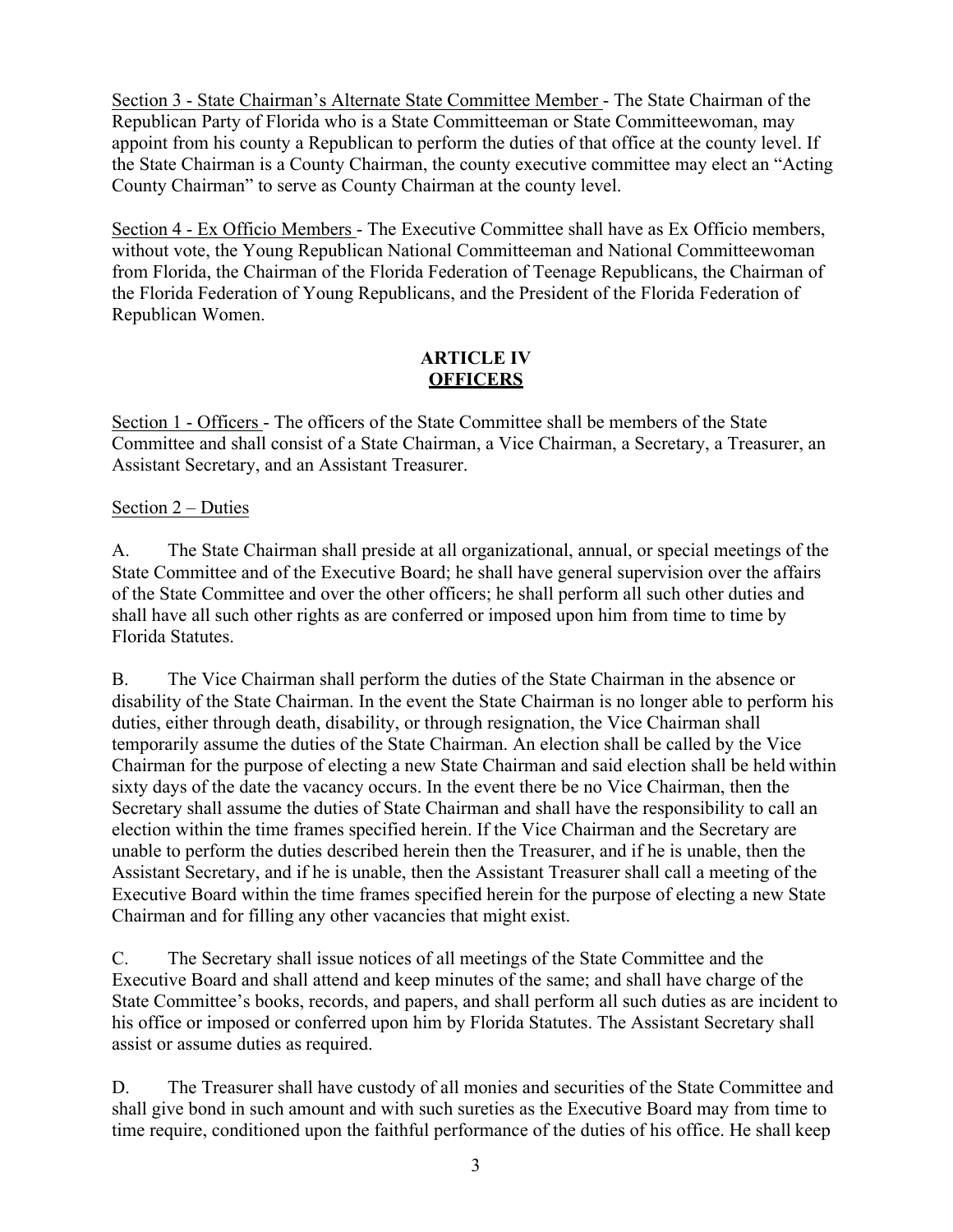regular books of account and shall submit them together with all his vouchers, receipts, records, and other papers to the Executive Board and State Committee for their examination and approval as often as they may require. He shall perform all such other duties as are incident to his office or imposed or conferred upon him by Florida Statutes. The Assistant Treasurer shall assist or assume duties as required.

Section 3 - Term of Office - All officers of the State Committee and Congressional District Chairmen shall hold office for a term of two years or until their successors are elected. Elections of officers shall take place at the organizational meeting as provided in Party rule on a biennial basis.

# **ARTICLE V VACANCIES**

Section 1 - State Committee Officers - Vacancies in the offices of the State Committee, other than the Chairman, shall be filled by the Executive Board until the next annual meeting of the State Committee at which annual meeting an election shall be held to fill such vacancy.

Section 2 - State Committee Members - Vacancies in membership of the State Committee shall, where possible, be filled by the County Executive Committee of the county wherein the vacancy occurred in the manner as provided from time to time by Party rule. In the event a vacancy in membership shall occur from a county where no County Executive Committee is organized, or if a County Executive Committee be organized but refuse to elect a person to fill the vacancy, then, and in either event, the Executive Board shall fill the vacancy after giving sixty days notice to Chairman of the County Executive Committee if such a committee exists.

Section 3 - Congressional District Chairman - In the event the Congressional District Chairman is no longer able to perform his duties, either through death, disability, or through resignation, the alternate Congressional District Chairman shall temporarily assume the duties of the Congressional District Chairman. The State Chairman shall within twenty (20) days call a caucus which shall be held within ninety (90) days for the purpose of electing a new Congressional District Chairman.

# **ARTICLE VI MEMBERSHIP - EXECUTIVE BOARD**

Section 1 - Members - The Executive Board of the Republican Party of Florida shall hereinafter be referred to as the "Executive Board" and its members shall consist of the State Chairman, Vice Chairman, Secretary, Treasurer, Assistant Secretary, Assistant Treasurer, State Finance Chairman, all Congressional District Chairmen, the National Committeeman and the National Committeewoman from Florida, Chairman of the County Chairman's Caucus, Chairman of the State Committeemen and Committeewomen's Caucus, Chairman of the Appointee Caucus, and the immediate past State Chairman of the Party, if said person remains in good standing.

Section 2 - Congressional District Chairman - The members of the State Committee representing counties in each Congressional District shall caucus at the organizational meeting of the State Committee and select a State Committeeman, State Committeewoman, or Chairman as the candidate for Congressional District Chairman from their Congressional District. The candidate thus selected shall be the caucus nominee for election of the Congressional District Chairman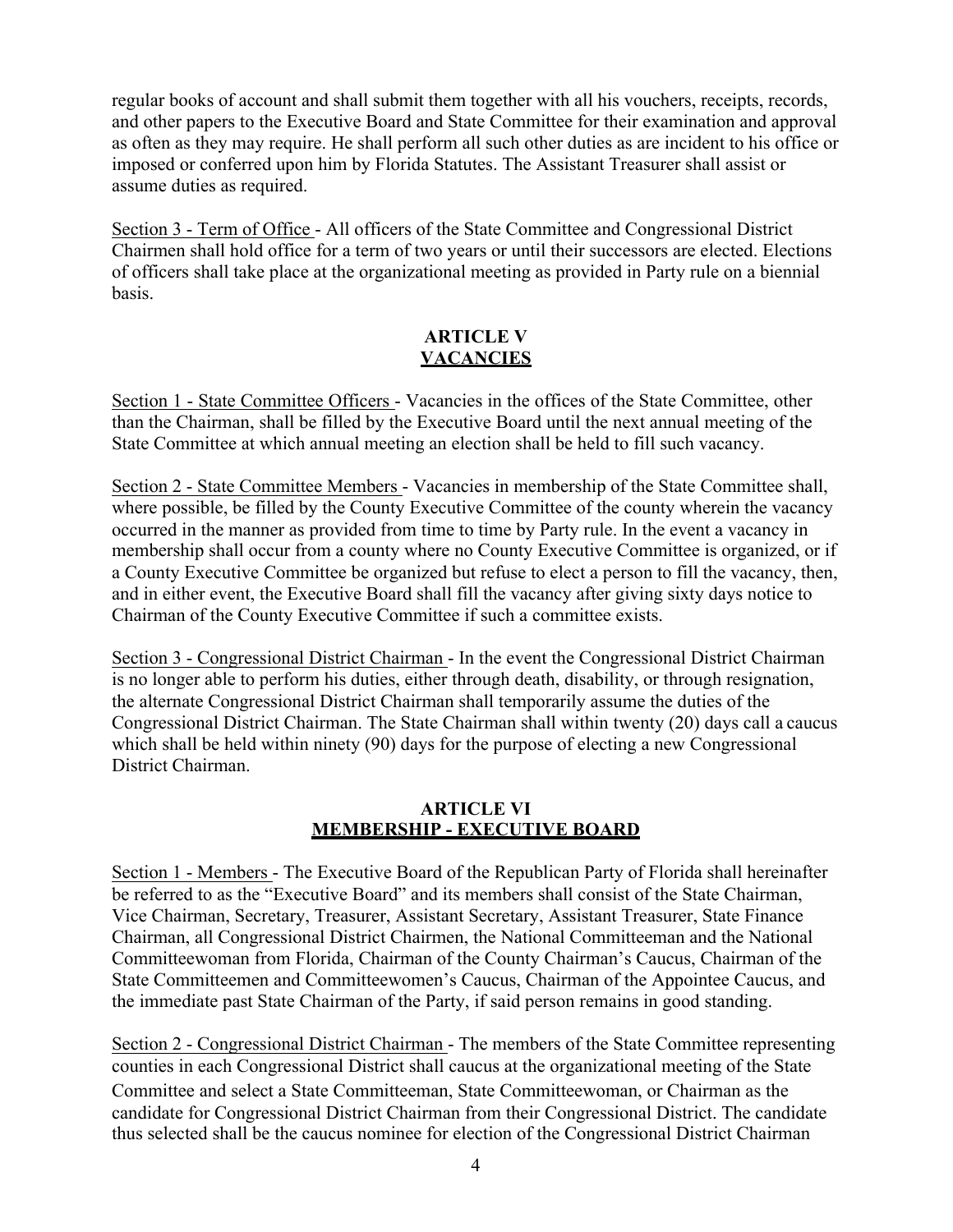from that Congressional District by the State Committee.

Wherever possible, a candidate must reside within the boundaries of the Congressional District represented as Congressional District Chairman. If no state committee member resides within a district, the State Committeeman, State Committeewoman, or Chairman from the intersected county residing nearest the district will serve as the Congressional District Chairman. The district caucus shall also select a candidate for an Alternate Congressional District Chairman to serve and vote for the Congressional District Chairman in his or her absence.

In any county where more than one entire congressional district lies within the geographical boundaries of that county, the Congressional District Chairman's alternate need not be a member of the State Committee but must be a member of the County Executive Committee. In a congressional district where there is no alternate available, the Congressional District Chairman's Alternate is elected from a caucus consisting of the State Committeeman and State Committeewoman and County Chairman from each county within the congressional district.

A Congressional District Chairman's Alternate who is not a member of the State Committee may assume the responsibilities of the Congressional District Chairman for a time not to exceed the time set forth under Vacancies in Article V.

Except as provided above, the Congressional District Chairman must be a member of the State Committee.

Section 3 - Authority - The Executive Board is vested with all rights of the State Committee and is authorized to act fully and completely in its stead and on its behalf in all matters that may be brought before it between meetings of the State Committee. Furthermore, the Executive Board shall be considered a competent tribunal as specified in Section 103.131(7), Florida Statutes, for the express purpose of considering any member or officer for removal by declaring void his or her election or appointment. The Executive Board is fully empowered to take any actions appropriate for censure or discipline of any officer or member for cause, including removal from office or expulsion from the party, in accordance with the procedures set forth in Robert's Rules of Order, for a necessary finding of cause and determination of accountability while in session as a competent tribunal. The Executive Board shall keep minutes of its proceedings and such minutes shall be available to every member of the State Committee.

Section 4 - Meetings - The Executive Board shall hold at least four meetings each year upon call of the State Chairman by ten days written notice. A quorum for the transaction of business at any regular or special meeting of the Executive Board shall consist of a majority of the members of the Board, but a minority of those present at any regular or special meeting, though less than a quorum, shall have the power to adjourn the meeting to a future time. The vote required on any question coming before the Executive Board shall be a majority of the quorum present. Proxy voting is not permissible at meetings of the Executive Board.

Section 5 - Party Rules - The Executive Board shall be responsible for adopting all Party Rules that affect the operations of the Republican Party of Florida. All such rules shall be announced to the State Committee at the next regular or special meeting of the State Committee and shall be subject to change or deletion by the full Committee.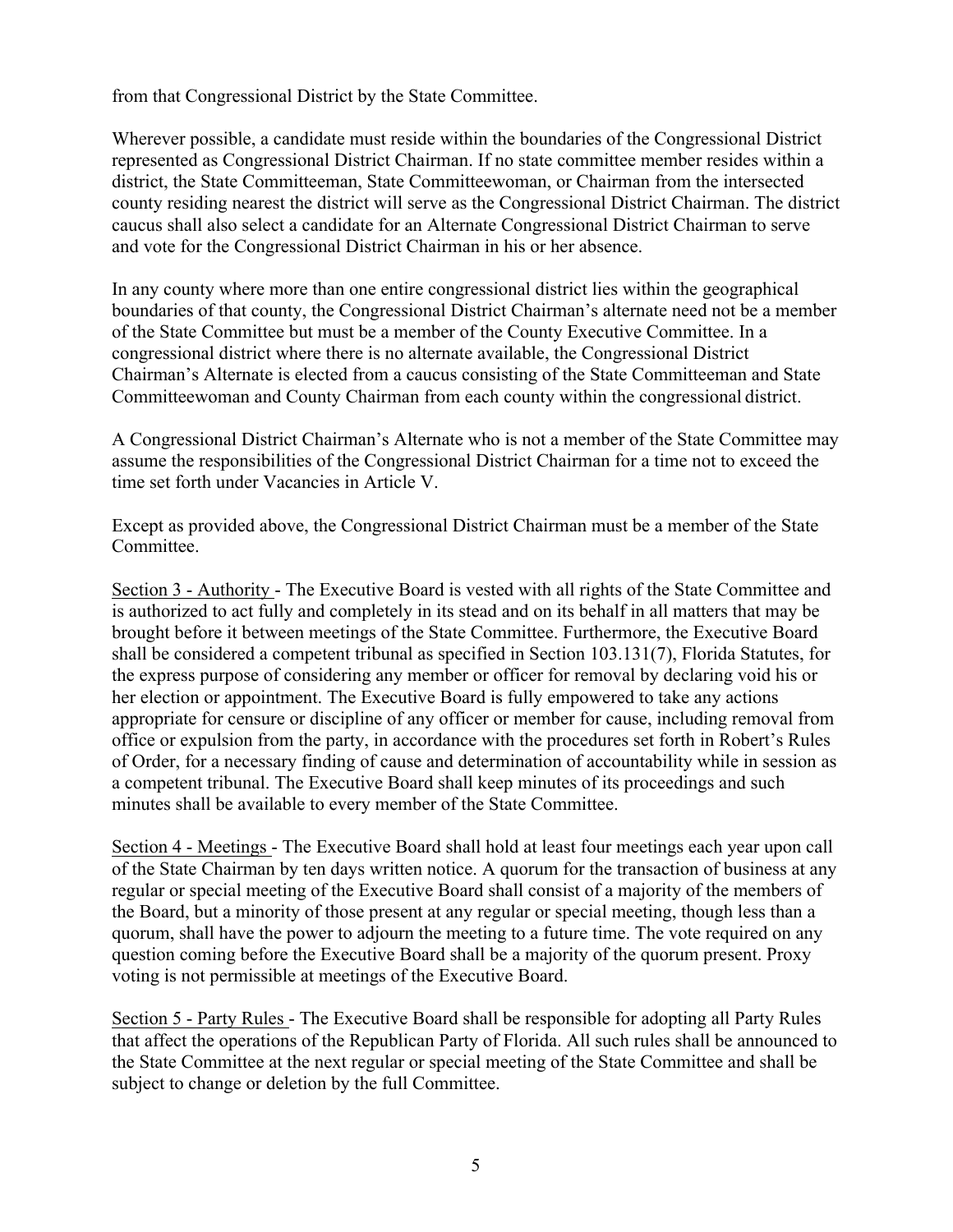# **ARTICLE VII PARTY AUTHORITY**

Final authority in all Republican Party matters and in Party organization and/or government not specified or otherwise delegated by Florida Statutes shall be vested in the State Committee.

#### **ARTICLE VIII ORGANIZATIONAL MEETING - STATE COMMITTEE**

The organizational meeting of the State Committee shall be called as required by Florida Statutes and party rules and the first order of business of such meeting shall be the adoption of the Rules of Procedure for such meeting. The preceding State Chairman shall chair such meeting.

# **ARTICLE IX MEETINGS OF THE STATE COMMITTEE**

Section 1 - Annual Meeting - There shall be an annual meeting of the State Committee held at such time and at such place as the State Chairman may determine.

Section 2 - Special Meeting - A special meeting of the State Committee may be called at any time by the State Chairman or shall be called upon written request of thirty (30) members of the State Committee, which request shall state the purpose of the call for a special meeting. The State Chairman shall issue a call for a special meeting detailing the specific purpose for such meeting to each member of the State Committee to be held within thirty (30) days. Fifteen (15) days notice shall be given to each member of the State Committee by the Secretary for special meetings of the State Committee.

Section 3 - Notice - Notice of the time and place of all annual or special meetings of the State Committee shall be mailed by the Secretary to each member at least twenty (20) days before the date thereof.

Section 4 - Vote - At each organizational, annual, or special meeting of the State Committee subsequent to the 1997 Annual Meeting, proxy voting is not permitted except for purposes of amending the Constitution of the Republican Party of Florida. When proxy voting is permitted, each member shall be entitled to cast one vote in person or by proxy. A member may also hold and vote a proxy for other members of the State Committee. A proxy shall be in writing, dated, and witnessed and shall specify the meeting for which the proxy is given. All proxies shall be filed with the Secretary and entered in the minutes of the meeting for which they are granted.

Section 5 - Quorum - A quorum for the transaction of business at any organizational, annual, or special meeting of the State Committee shall consist of a majority of the total members of the State Committee but the members present at any meeting, though less than a quorum, may adjourn the meeting to a future time. The vote required on any question coming before the State Committee shall be a majority of the quorum present except where otherwise provided in this Constitution.